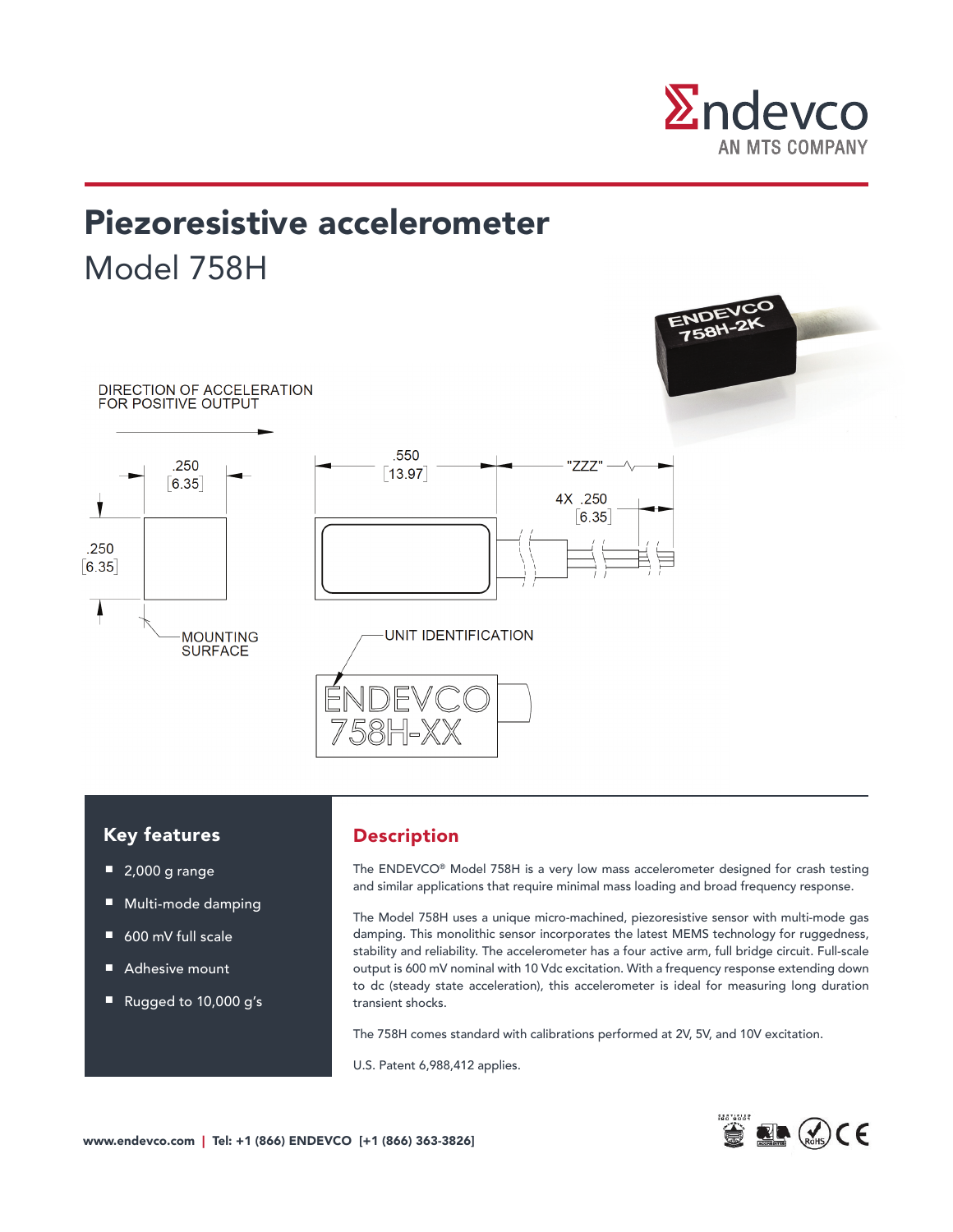# Piezoresistive accelerometer | Model 758H

All specifications assume +75°F (+24°C) and 10 Vdc excitation, unless otherwise specified. Calibration data, traceable to the National Institute of Standards and Technology (NIST), are supplied.

| <b>Specifications</b>                                                                                    |                                                                                                           |                                        |
|----------------------------------------------------------------------------------------------------------|-----------------------------------------------------------------------------------------------------------|----------------------------------------|
| <b>Dynamic characteristics</b>                                                                           | <b>Units</b>                                                                                              | $-2K$                                  |
| Range                                                                                                    | g                                                                                                         | ± 2,000                                |
| Sensitivity (Minimum/Nominal/Maximum)                                                                    | mV/q                                                                                                      | .15/.30/.60                            |
|                                                                                                          | mv/V/q                                                                                                    | .015/.030/.060                         |
| Frequency response (Ref. to 100 Hz, $\pm$ 5% maximum)<br>Zero measurand output at any excitation voltage | Hz<br>mV                                                                                                  | 0 to 4,000<br>±25mV                    |
| Non-linearity                                                                                            | %                                                                                                         | 1                                      |
| Thermal zero shift                                                                                       |                                                                                                           |                                        |
| $0^\circ$ to $50^\circ C$                                                                                | %FSO/°C                                                                                                   | 0.02                                   |
| 32° to 122°F                                                                                             | %FSO/°F                                                                                                   | 0.01                                   |
| Thermal sensitivity shift                                                                                |                                                                                                           |                                        |
| $0^\circ$ to $50^\circ C$                                                                                | $\%$ /°C                                                                                                  | 0.2                                    |
| 32° to 122°F<br>Transverse sensitivity                                                                   | $%$ /°F<br>%                                                                                              | 0.1<br>3                               |
|                                                                                                          |                                                                                                           |                                        |
| <b>Electrical characteristics</b>                                                                        |                                                                                                           |                                        |
| <b>Excitation voltage</b>                                                                                | Vdc                                                                                                       | 2.0, 5.0, 10.0                         |
| Max. Excitation voltage without damage                                                                   | Vdc                                                                                                       | 12.0                                   |
| Resistance                                                                                               |                                                                                                           |                                        |
| Input<br>Output                                                                                          | Ω<br>Ω                                                                                                    | $6,500 \pm 2,000$<br>$6,500 \pm 2,000$ |
| Isolation (leads to case or shield)                                                                      | $M\Omega$                                                                                                 | 100 min. at 50 Vdc                     |
| <b>Physical characteristics</b>                                                                          |                                                                                                           |                                        |
|                                                                                                          |                                                                                                           |                                        |
| Case, material                                                                                           | Hard anodized aluminum alloy housing with Stycast fill, color black                                       |                                        |
| Cable, integral<br>Mounting                                                                              | Integral 4 conductor, #28 AWG Teflon insulated leads, shielded with white polyurethane jacket<br>Adhesive |                                        |
| Weight (excluding cable)                                                                                 | 0.07 oz (2.0 gm); cable 0.2 oz/ft (19 gm/m), typical                                                      |                                        |
| <b>Environmental characteristics</b>                                                                     |                                                                                                           |                                        |
|                                                                                                          |                                                                                                           |                                        |
| Temperature<br>Operating                                                                                 | - 40°C to + 100°C (- 40°F to + 212°F)                                                                     |                                        |
| Note: Model 758H can operate during excursions                                                           |                                                                                                           |                                        |
| down to -55°C (-67°F) with limited lifetime.                                                             |                                                                                                           |                                        |
| Storage                                                                                                  | Room temperature                                                                                          |                                        |
| Acceleration limits (sensitive direction)                                                                |                                                                                                           |                                        |
| Shock                                                                                                    | $10,000$ q                                                                                                |                                        |
| Minimum haversine shock pulse duration                                                                   | $80 \mu S$                                                                                                |                                        |
| Humidity                                                                                                 | <b>IP67</b>                                                                                               |                                        |
| <b>Calibration data</b>                                                                                  |                                                                                                           |                                        |
| Sensitivity (10 g, 100 Hz at 2V, 5V and 10V)                                                             |                                                                                                           |                                        |
| ZMO (at 2V, 5V and 10V)                                                                                  |                                                                                                           |                                        |
| Frequency Response (20 to 4,000 Hz, Ref 100 Hz)                                                          |                                                                                                           |                                        |